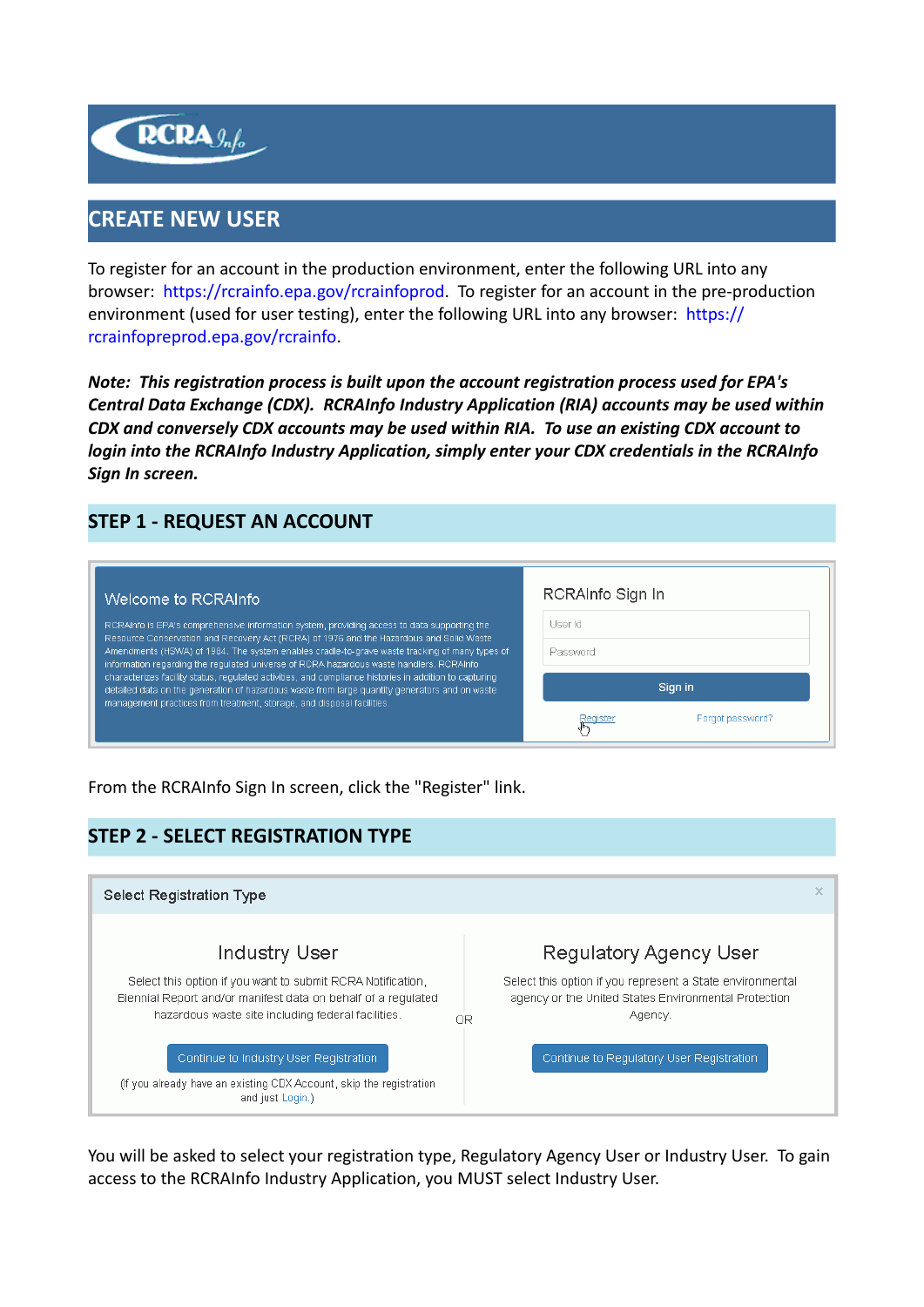#### **STEP 3 - ENTER USER INFORMATION**

| User Information |                           |                |             | $\overline{\phantom{a}}$ |
|------------------|---------------------------|----------------|-------------|--------------------------|
| Title *          | First Name *              | Middle Initial | Last Name * | Suffix                   |
| Select           | $\boldsymbol{\mathrm{v}}$ |                |             | Select<br>$\mathbf{v}$   |
| Next             |                           |                |             |                          |

Enter your user information including your Title, Full Legal Name (first and last name).

## **STEP 4 - ENTER USER ID / PASSWORD**

| Create a User ID and Password                        |                              |                           | $\bullet$ |
|------------------------------------------------------|------------------------------|---------------------------|-----------|
| User ID $\clubsuit$ $\Theta$                         | Password $\bullet$ $\bullet$ | Verify Password *         |           |
|                                                      |                              | Show password             |           |
| These questions will be used to reset your password: |                              |                           |           |
| Question 1 *                                         |                              | Answer $1 * 0$            |           |
| Select a question                                    | $\boldsymbol{\mathrm{v}}$    |                           |           |
| Question 2 *                                         |                              | Answer 2 *                |           |
| Select a question                                    |                              | $\boldsymbol{\mathrm{v}}$ |           |
|                                                      |                              |                           |           |
| Question 3 *                                         |                              | Answer3 *                 |           |
| Select a question                                    |                              | $\boldsymbol{\mathrm{v}}$ |           |

Next you will pick a user id and password to be associated with your account. You must verify your password by re-entering it in the Password Verification field.

The user id must adhere to the following rules:

- Must be between 8 and 160 characters
- Cannot contain spaces
- Cannot contain special characters except period (.), hyphen (-), underscore (\_), or at (@).
- Cannot be all numbers
- Must be unique

Passwords must meet the following rules:

- Must be between 8 and 15 characters
- Must start with a letter
- Must contain at least one lower and upper case letter
- Must contain at least one number
- Cannot contain your user id or the word "password"
- Cannot match previous 5 passwords

Additionally, you must select three (3) questions and provide answers to these questions. These questions will be used in the event that you need to have your password reset. Note that the answers you provide are case-sensitive.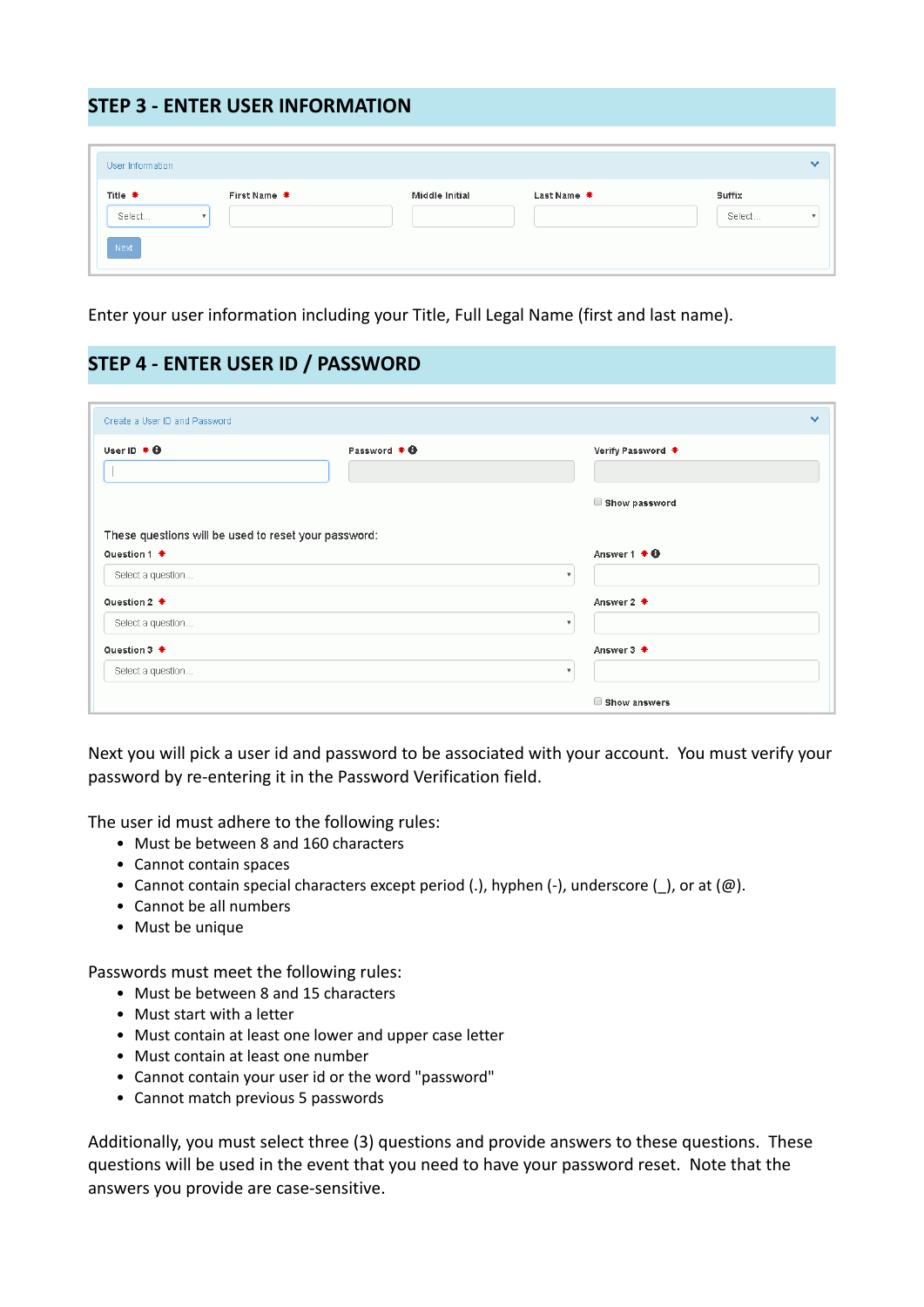#### **STEP 5 - TERMS AND CONDITIONS**

|  |       |  |  | Agree to the Terms and Conditions |  |
|--|-------|--|--|-----------------------------------|--|
|  | Next. |  |  |                                   |  |

To see the Terms and Conditions associated with this account, click the Terms and Conditions link. Carefully read the Terms and Conditions associated with creating and using this account. Click the checkbox next to "Agree to Terms and Conditions" to accept the terms and conditions stipulated. *Note: If you do not agree with the Terms and Conditions, you will not be able to create an account.* Click "Next" to continue.

### **STEP 6 - ORGANIZATION / CONTACT**

| Organization/Contact Information |                           |              |                                  |                            | $\checkmark$       |
|----------------------------------|---------------------------|--------------|----------------------------------|----------------------------|--------------------|
| Organization Name *              |                           |              |                                  |                            |                    |
| Mailing Address (line 1) *       |                           |              |                                  |                            |                    |
| <b>Mailing Address (line 2)</b>  |                           |              |                                  |                            |                    |
| $City$ $*$                       | State *<br>Select a State | $\mathbf{v}$ | Zip/Postal Code *                | Country *<br>UNITED STATES | $\bar{\mathbf{v}}$ |
| Job Title *                      |                           |              |                                  |                            |                    |
|                                  |                           |              |                                  |                            |                    |
| Phone Number *                   | Extension                 |              |                                  |                            |                    |
| Email *                          | Re-enter Email *          |              | Send Verification Code via Email |                            |                    |
|                                  |                           |              |                                  |                            |                    |

Finally, you will be asked to provide the organization or company for which you work for and some additional contact information including Job Title, Phone Number, and Email Address (the email address provided should be your work email). Once you have provided all of the required information, indicated by the red asterisks, click "Send Verification Code". If the email that you provided is already associated with a user account, you will receive a warning indicating that the email is already associated with a user account. If you click the "Continue" button, a new account will be created but be advised that none of your existing site permissions or e-Signature Agreement information will be transferred to the new account. If you forgot that you already had an account, click the "Take me to Forgot User ID" to retrieve your previously registered User ID.